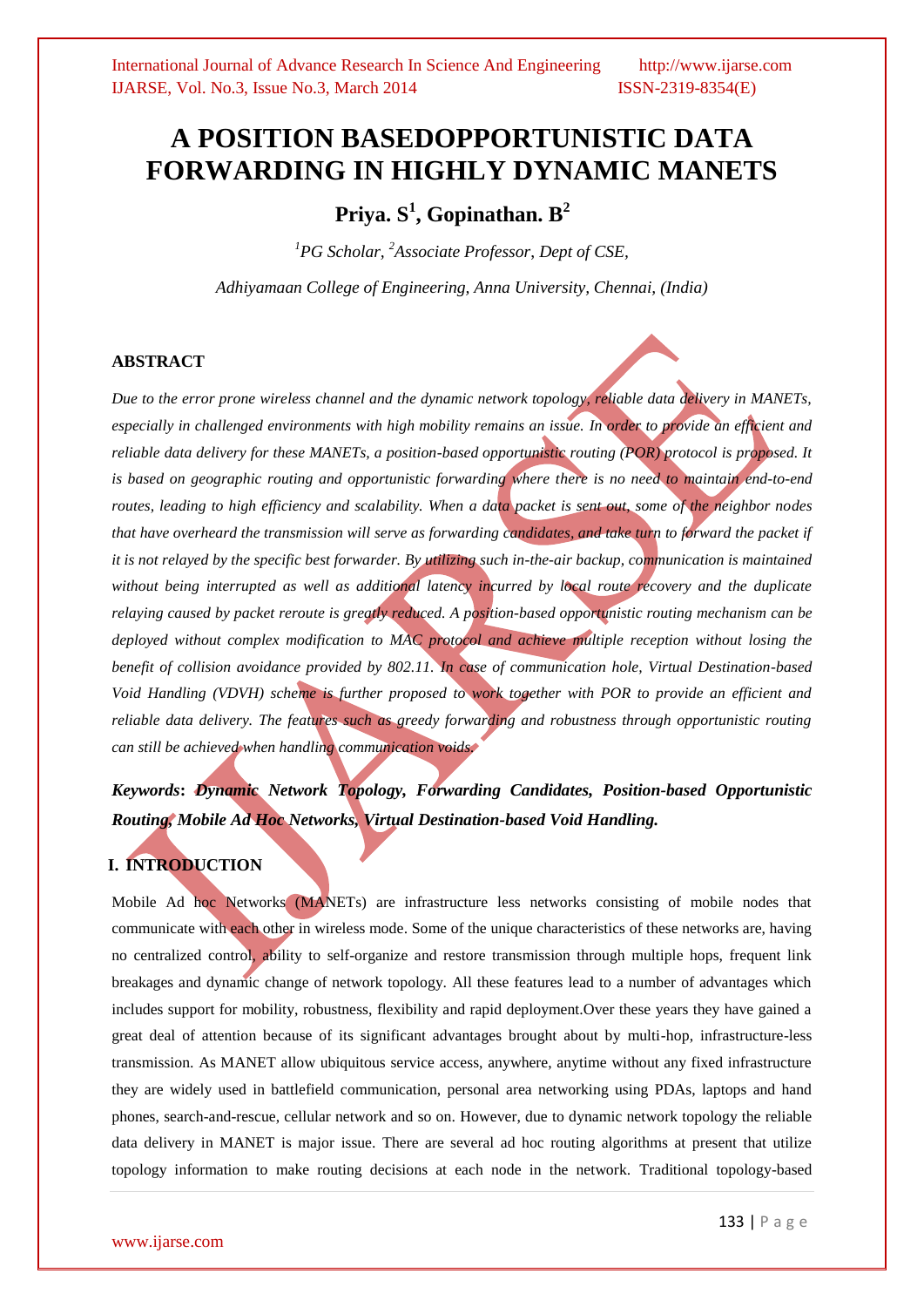MANET routing protocols are quite susceptible to node mobility. One of the main reasons is due to the predetermination of an end-to-end route before data transmission. Because of the constantly and even fast changing network topology, it is very difficult to maintain a deterministic route. The discovery and recovery procedures are also time and energy consuming. Once the path breaks, data packets will get lost or be delayed for a long time until the reconstruction of the route, causing transmission interruption.

A routing protocol is needed whenever a packet needs to be transmitted to a destination via number of nodes in an efficient manner. Various features of many routing protocols have been an active area of research for many years. A number of issues and features of mobile ad hoc networks has to be considered before choosing a routing protocol for a particular ad hoc network. Many protocols have been suggested over these years for reliable delivery and high performance. All the different routing protocols proposed so far for mobile ad hoc networks aim at attaining four basic goals. They aim at maximizing throughput, minimizing packet loss, minimizing control overhead and minimizing energy usage. However, the relative priorities of these goals changes from each protocol to the other depending on the targeted application for which it was designed. The new structure which takes advantage of the broadcast nature of wireless medium is proposed here.By utilizing intermediate nodes as air-backup, communication is maintained without being interrupted. The aim of this work is to utilize position information to provide more reliable as well as efficient routing for certain applications.

A Position based opportunistic routing strategy was introduced in which several forwarding candidates" cache the packet that has been received using MAC interception. If the best forwarder does not forward the packet in certain time slots, suboptimal candidates will take turn to forward the packet according to a locally formed order. In this way, as long as one of the candidates succeeds in receiving and forwarding the packet, the data transmission will not be interrupted. Potential multipath is exploited on the fly on a per packet basis, leading to POR's excellent robustness. In the case of communication hole, that is if an intermediate node fails or moves out of the coverage area of the node, then a Virtual Destination-based Void Handling (VDVH) scheme is proposed in which the advantages of greedy forwarding (e.g., large progress per hop) and opportunistic routing can still be achieved while handling communication voids. The concept of in-the-air backup significantly enhances the robustness of the routing protocol and reduces the latency and duplicate forwarding caused by local route repair.

## **II. RELATED WORK**

#### **2.1. Virtual Routing Protocol (VRP)**

The VirtualRouting Protocol (VRP) [2] is a hybrid source routingprotocol. VRP defines a logical structure over the networkwhich is unrelated to the physical network topology. Routesbetween units are built by translating virtual paths intophysical routes. Although the protocol is found to achievehigh packet delivery ratio, VRP performs poorly under heavytraffic conditions since units are not able to maintain up-to-dateroute information about their logical neighbors.

#### **2.2. Greedy Perimeter Stateless Routing (GPSR)**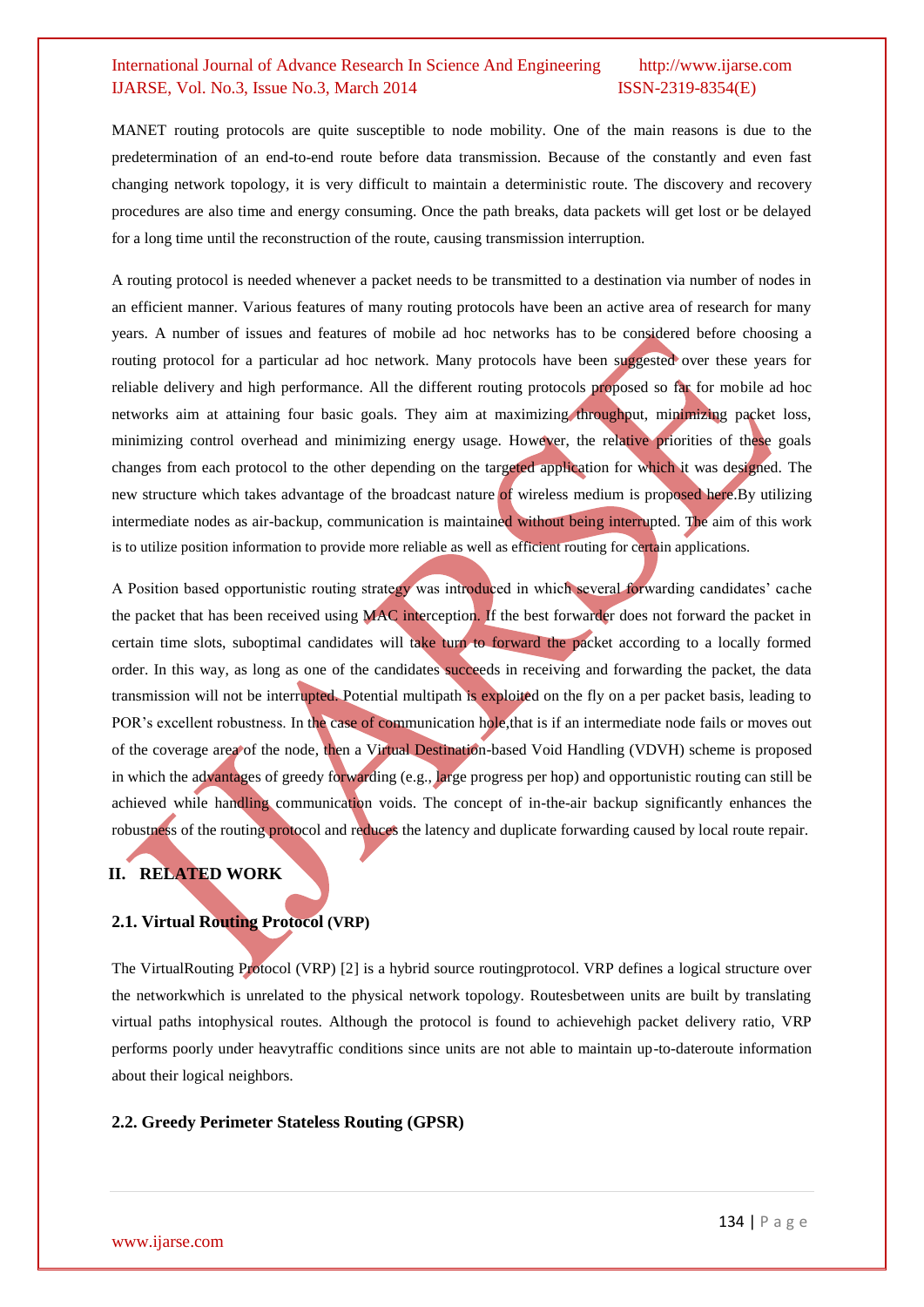GreedyPerimeter Stateless Routing (GPSR) [3] protocol makesgreedy forwarding decisions using only information about arouter's immediate neighbors in the network topology. Whengreedy forwarding is impossible, the algorithm recovers byrouting around the perimeter of the region. This protocol has afew disadvantages too. Because GPSR's beacons are sentcontinuously, each beaconing interval results in a constantlevel of routing protocol traffic. The addition of locationregistration and lookup traffic for a location database is foundto increase the overhead of GPSR.

#### **2.3. Most Forward Within Radius (MFR)**

It is a progress-based algorithm, in which data is forwarded to the neighbor with the greatest progress. Its objective is to maximize obtainable expectable progress in a certain direction [4]. If no node is in the forward direction, within the range of the sender, the message is sent to the neighbor node with the least backward progress. This algorithm minimizes the number of hops, but doesn"t minimize energy consumption.

#### **2.4. Dynamic Route Maintenance (DRM) For Geographic Forwarding**

The proposed routing strategy uses a dynamic beaconing scheme to obtain the information about the neighbors. In beacon based protocols, each mobile node transmits periodic beacons to its neighbors to update and maintain its routing table [5] [6]. The beacons are generally forwarded at fixed intervals of time. During low mobility, a longer interval would be the best as it would reduce control overhead while providing accurate location information. However, in cases of higher mobility, determining an appropriate beacon interval is rather difficult. In DRM, beacon interval and route information are carried out dynamically. Based on the node's mobility information, its beacon interval is computed while the route management function updates the routing table.

## **2.5. On-Demand Geographic Path Routing (OGPR)**

This geographic routing protocol does not depend on a location service to find the position of the destination [7] [8]. OGPR is stateless and uses greedy forwarding; reactive route discovery and source based routing. It is a hybrid protocol incorporating the effective techniques of other well-known routing protocols for MANETs. OGPR constructs geographic paths to route packets between a source and a destination node.

#### **2.6. Geographic Landmark Routing (GLR)**

One of the new geographic routing protocols solves the blind detouring problem and the triangular routing problem in MANETs [9]. The blind detouring problem occurs when a packet arrives at a dead-end when the next node is blindly selected.

#### **III. PROPOSED WORK**

#### **3.1 Overview**

In the proposed work, a reliable communication in the highly dynamic MANET is more concerned, where once a communication is established, should be carried out for a long period without any interruption. Here, reliable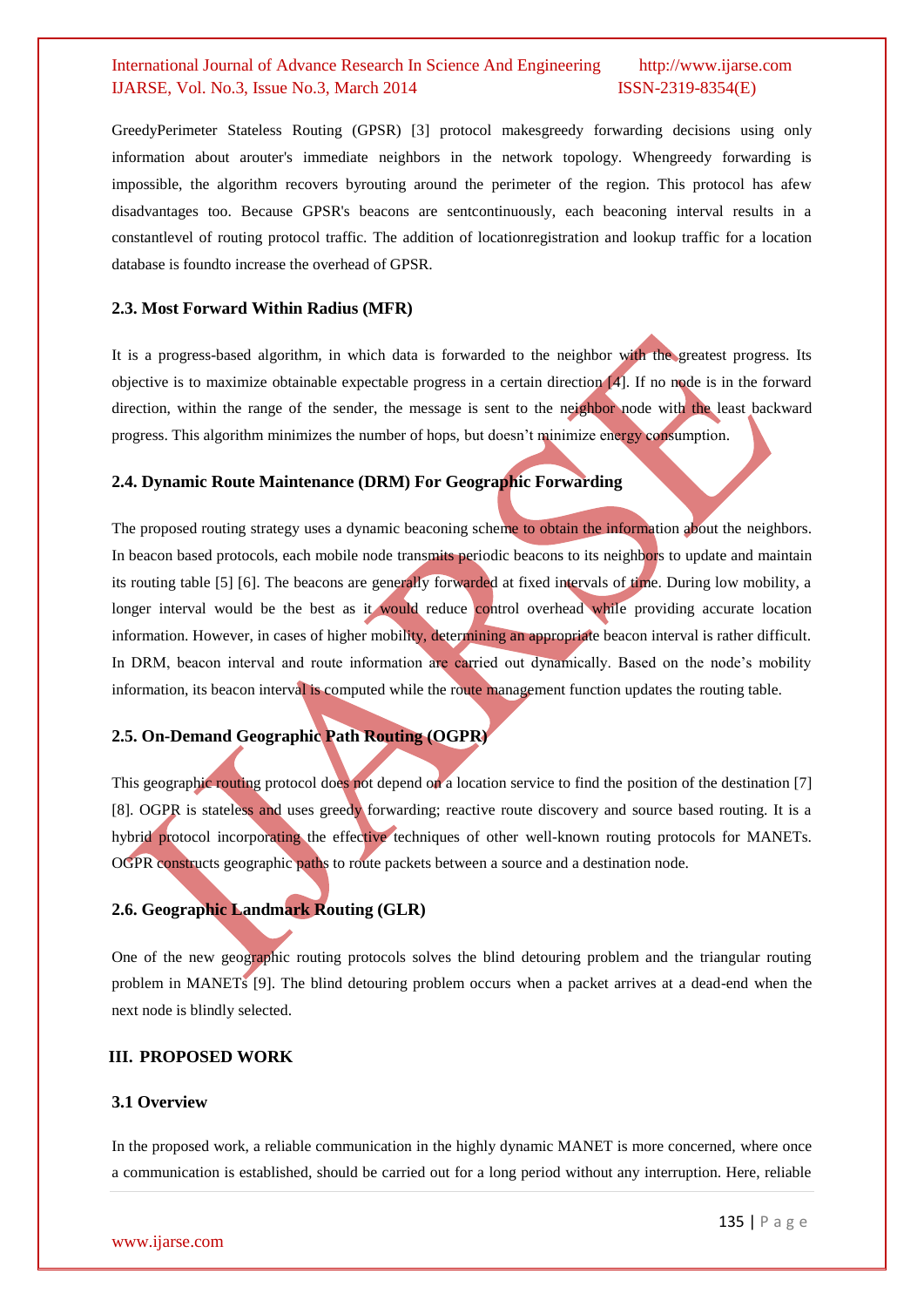communication means the communication which does not involve too many route discoveries in a multipath system where more than one path is available between a pair of source and destination. Due to the dynamic change in topology, the dedicated path keeps changing with time and a special attention is required, so that the communication will get disturbed. Position based Opportunistic Routing (POR) protocol is designed to achieve maximum reliability in a mobile ad hoc network. It combines geographic and opportunistic routing to achieve high packet delivery ratio. The protocol chooses the best forwarder based on the receptive power. When the best forwarder fails, a candidate node takes over the forwarding function. Trigger nodes trigger a hole handling mechanism when routing holes are encountered.

#### **3.2 Position-Based Opportunistic Routing**

The design of POR is based on geographic routing and opportunistic forwarding. The nodes are assumed to be aware of their own location and the positions of their direct neighbors. Neighborhood location information can be exchanged using one-hop beacon or piggyback in the data packet"s header. It could be realized using many kinds of location service.The location service is responsible for determining the position of the packet destination, before a packet can be sent from a source node. The position of the packet destination is then carried in the header of the packet so that intermediate hops can learn where the packet is destined for. In this scenario, some efficient and reliable way is also available. For example, the location of the destination could be transmitted by low bit rate but long range radios, which can be implemented as periodic beacon, as well as by replies when requested by the source.

When a source node wants to transmit a packet, it gets the location of the destination first and then attaches it to the packet header. Due to the destination node's movement, the multi-hop path may diverge from the true location of the final destination and a packet would be dropped even if it has already been delivered into the neighborhood of the destination. To deal with such issue, additional check for the destination node is introduced. At each hop, the node that forwards the packet will check its neighbor list to see whether the destination is within its transmission range. If yes, the packet will be directly forwarded to the destination, similar to the destination location prediction scheme. By performing such identification check before greedy forwarding based on location information, the effect of the path divergence can be very much alleviated.

In conventional opportunistic forwarding, to have a packet received by multiple candidates, either IP broadcast or an integration of routing and MAC protocol is adopted. The former is susceptible to MAC collision because of the lack of collision avoidance support for broadcast packet in current 802.11, while the latter requires complex coordination and is not easy to be implemented. In POR, the similar scheme is used as the MAC multicast mode. The packet is transmitted as unicast (the best forwarder which makes the largest positive progress toward the destination is set as the next hop) in IP layer and multiple receptions are achieved using MAC interception. The use of RTS/CTS/DATA/ACK significantly reduces the collision and all the nodes within the transmission range of the sender can eavesdrop on the packet successfully with higher probability due to medium reservation. In normal situation as shown in Fig 1 without link break, the packet is forwarded by the next hop node (e.g., nodes A, E) and the forwarding candidates (e.g., nodes B, C; nodes F, G) will be suppressed (i.e., the same packet in the Packet List will be dropped) by the next hop node"s transmission. In case node A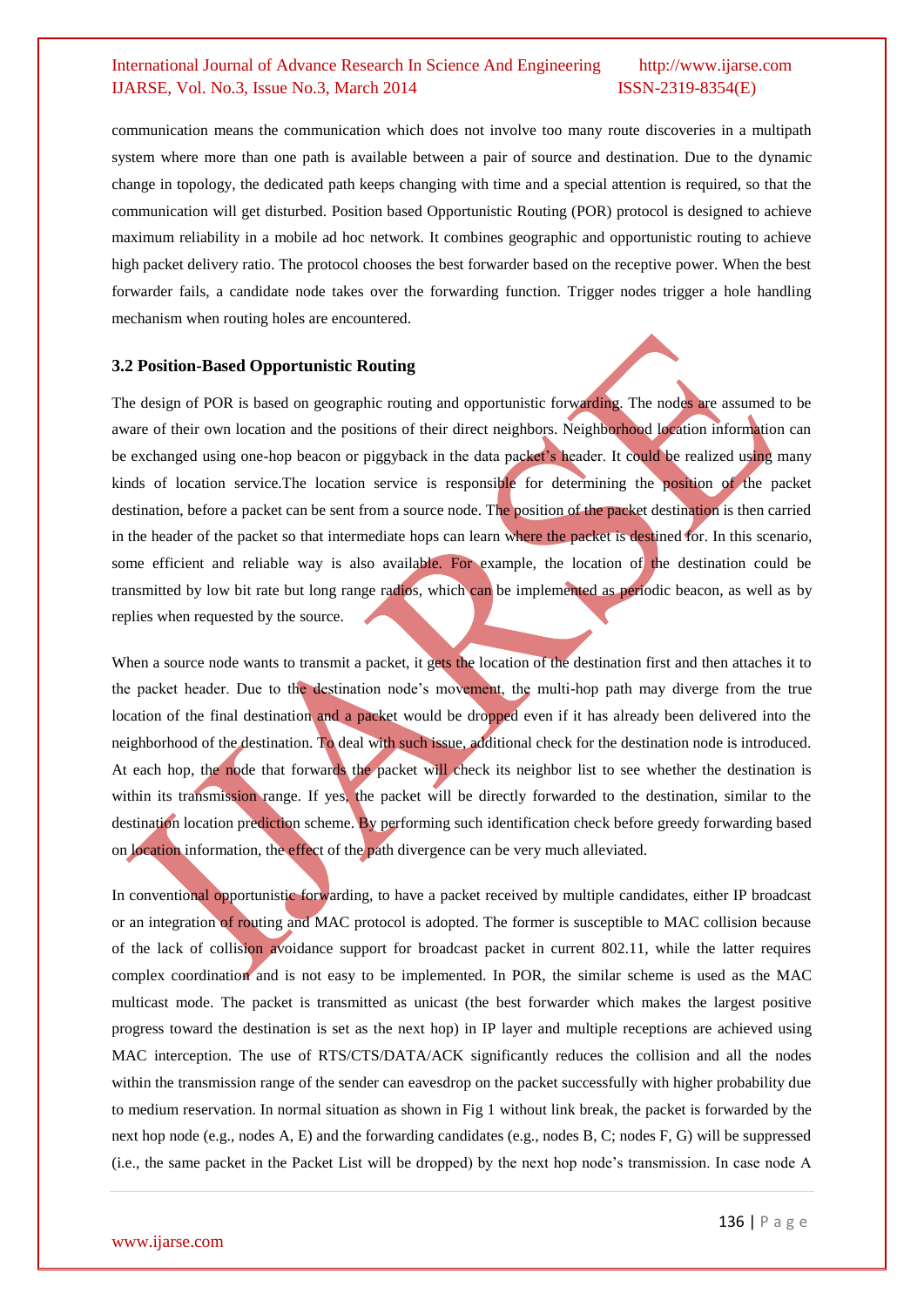fails as shown in Fig 2 to deliver the packet (e.g., node A has moved out and cannot receive the packet), node B, the forwarding candidate with the highest priority, will relay the packet and suppress the lower priority candidate's forwarding (e.g., node C) as well as node S. By using the feedback from MAC layer, node S will remove node A from the neighbor list and select a new next hop node for the subsequent packets. The packets in the interface queue taking node A as the next hop will be given a second chance to reroute. For the packet pulled back from the MAC layer, it will not be rerouted as long as node S overhears node B"s forwarding.



**Figure 1: (a) The operation of POR in normal situation. (b) The operation of POR when the next hop fails to receive the packet**

Every node maintains a forwarding table for the packets of each flow (identified as source-destination pair) that it has sent or forwarded. Before calculating a new forwarder list, it looks up the forwarding table. The forwarding table is constructed during data packet transmissions and its maintenance is much easier than a routing table. It can be seen as a trade-off between efficiency and scalability. As the establishment of the forwarding table only depends on local information, it takes much less time to be constructed. Therefore, expire time can be set on the items maintained to keep the table relatively small. In other words, the table records only the current active flows, while in conventional protocols, a decrease in the route expire time would require far more resources to rebuild.



#### **Figure 2: Duplicate Relaying Is Limited In The Region Enclosed By The Bold Curve.**

#### **3.3 Forwarding Node Selection**

In Fig 3 node S is the source and D is the destination node, R is the radius of the transmission range of node S. Thetransmission range of S is denoted by the dotted circle.The nodes in the area enclosed within the dashed arc makepositive progress towards the destination. From these nodes,the one with maximum power for reception is chosen as thebest forwarder, namely node B.R/2 denotes the radius of half the transmission range ofnode B. The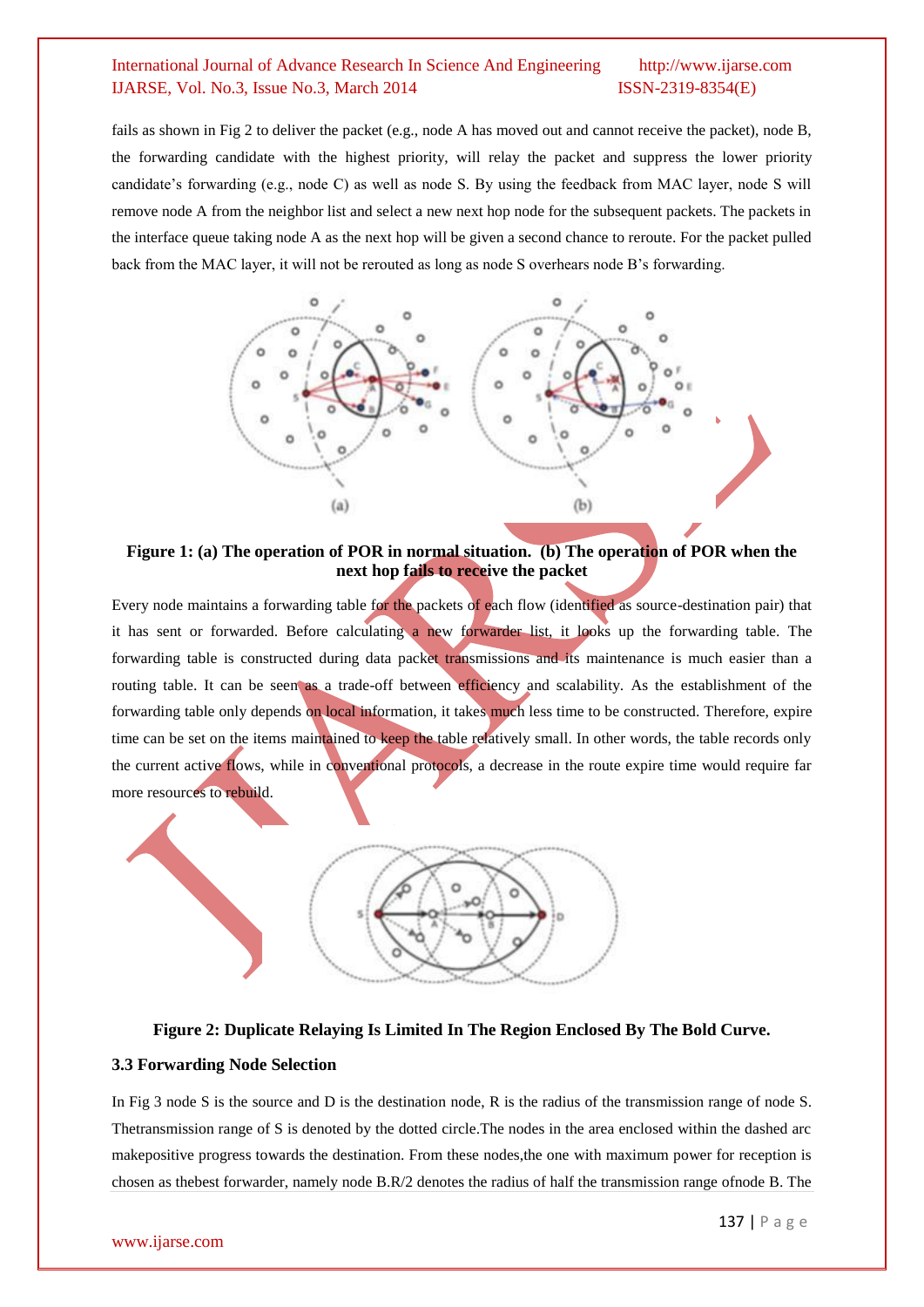intersection area of the transmission range of Sand half of the transmission range of B is taken as theforwarding area. Nodes within the forwarding area, other thannode B, become candidate nodes, namely nodes H, A and F.



**Figure 3: Best Forwarder and Candidate Selection**

#### **3.4 Function of the Candidate Node**

The candidate nodes add a threshold time to the field "st" and wait for that period. If no transmission is overheard during this period, the candidate node understands that the best forwarder has failed. The forwarding operation is then taken over by the candidate node. The candidate node now becomes the best forwarder and applies Candidate Selection algorithm to forward the packets.In Fig. 4 the best forwarder node B fails to transmit packets. So the candidate node having the next highest priority, node A takes over the forwarding function. Node A chooses node P as the best forwarder and nodes G and F as the candidate nodes. Even though node T is within the forwarding area, it is not chosen as a candidate, because its distance to destination is lesser that the distance of node P to the destination.



#### **Figure 4: Forwarding By Candidate Node**

## **3.5 Virtual Destination Based Void Handling (Vdvh)**

In order to enhance the robustness of POR in the network where nodes are not uniformly distributed and large holes may exist, a complementary void handling mechanism based on virtual destination is proposed. To handle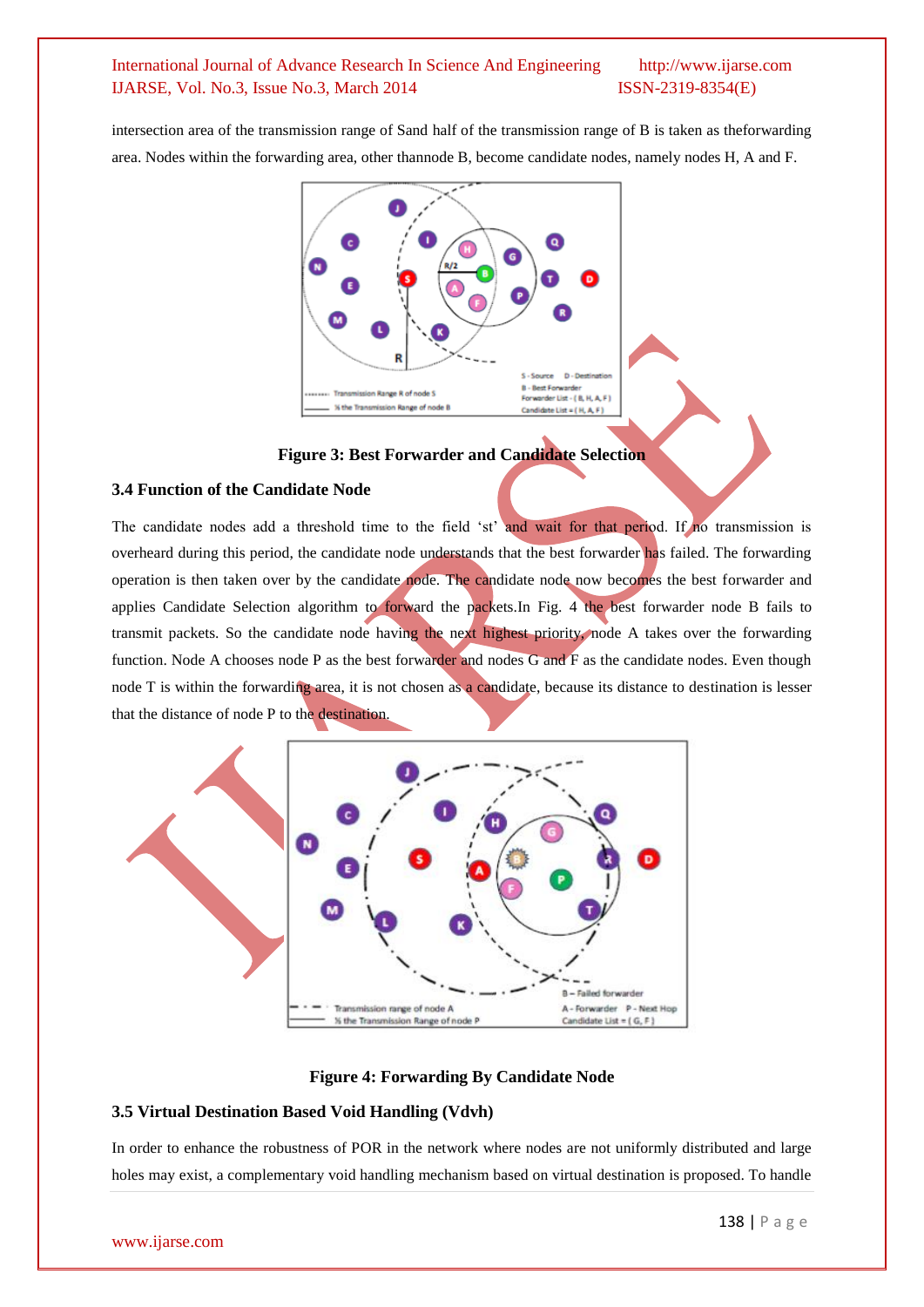communication voids, almost all existing mechanisms try to find a route around. During the void handling process, the advantage of greedy forwarding cannot be achieved as the path that is used to go around the hole is usually not optimal (e.g., with more hops compared to the possible optimal path). More importantly, the robustness of multicast-style routing cannot be exploited. In order to enable opportunistic forwarding in void handling, which means even in dealing with voids, it can still transmit the packet in an opportunistic routing like fashion; virtual destination is introduced, as the temporary target that the packets are forwarded to. A fundamental issue in void handling is when and how to switch back to normal greedy forwarding. After a packet has been forwarded to route around the communication void for more than two hops (including two hops) the forwarder will check whether there is any potential candidate that is able to switch back. If yes, that node will be selected as the next hop, but the mode is still void handling. Only if the receiver finds that its own location is nearer to the real destination than the void node and it gets at least one neighbor that makes positive progress towards the real destination, it will change the forwarding mode back to normal greedy forwarding. In VDVH, if a trigger node finds that there are forwarding candidates in both directions, the data flow will be split into two where the two directions will be tried simultaneously for a possible route around the communication void. If a forwarding candidate receives a packet that is being delivered or has been delivered in void handling mode, it will record a reverse entry. Once the packet reaches the destination, a path acknowledgment will be sent along the reverse path to inform the trigger node. Then, the trigger node will give up trying the other direction. For the same flow, the path acknowledgment will be periodically sent (not on per-packet basis; otherwise, there will be too many control messages). If there is another trigger node upstream, the path acknowledgment will be further delivered to that node, and so on. On the other hand, if a packet that is forwarded in void handling mode cannot go any further or the number of hops traversed exceeds a certain threshold but it is still being delivered in void handling mode, a DISRUPT control packet will be sent back to the trigger node as reverse suppression. Once the trigger node receives the message, it will stop trying that direction.

## **IV. RESULT ANALYSIS**

#### **4.1 Performance Evaluation**

### **TABLE 1: SIMULATION PARAMETERS**

| Parameter                | Value                        |
|--------------------------|------------------------------|
| Number of nodes          | 160                          |
| Transmission range       | $225 \text{ m}$              |
| Speed                    | 10, 30, 50, 100 m/s          |
| Network topology         | $800 \times 800 \text{ m}^2$ |
| Antenna model            | Omni antenna                 |
| Transmitter antenna gain | 1 dBi                        |
| Receiver antenna gain    | 1 dBi                        |
| System loss factor       | 1.0                          |
| Transmitter signal power | 0.28 watts                   |
| Propagation model        | Two-ray ground               |
| Simulation time          | 200 <sub>sec</sub>           |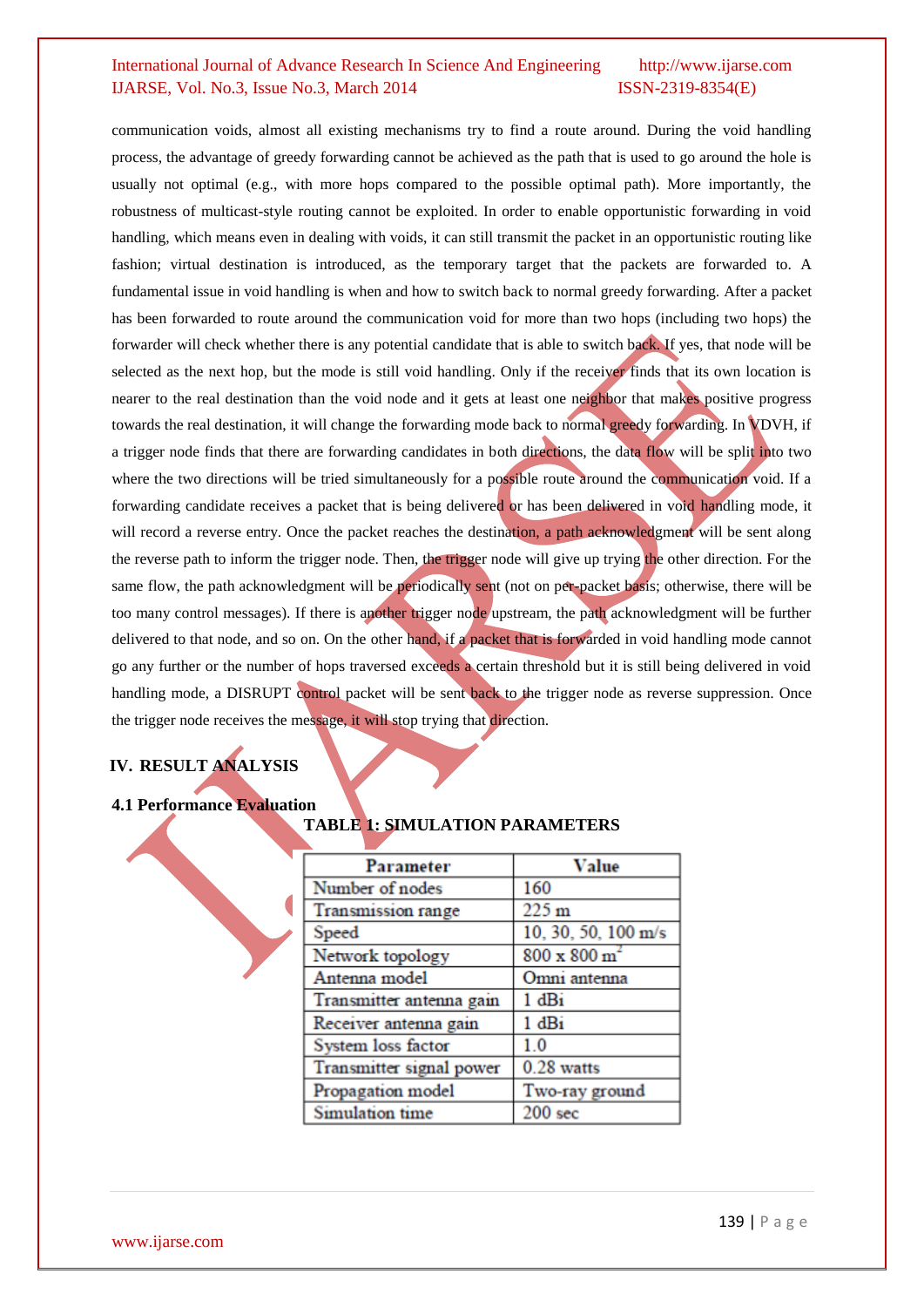The performance of POR is evaluated through a simulation study using NS-2.35. TABLE 1 summarizes the simulation parameters. For simulation the network is modeled with several mobile nodes placed randomly. Both the protocols, Position-based Opportunistic Routing (POR) and AODV are simulated independently and the performance metrics such as packet delivery ratio, average delay, packet drop ratio are evaluated.

#### **4.2 Comparative Analysis**

#### **4.2.1 Packet Delivery Ratio**

The ratio of the number of data packets received at the destination(s) to the number of data packets sent by the source(s). From Fig.5, it is clear that the Packet delivery ratio of the POR is better with respect to AODV. Also PDR decreases when the number of nodes increases.



**Figure 5: Packet Delivery Ratio Comparison Graph**

#### **4.2.2 Average Delay (End-To-End-Delay)**

The average delay is the time taken for a packet to be transmitted from the source to the destination. End to End Delay will increase as amount of participating node increases. POR has lower delay compared with AODV as shown in Fig.6.



**Figure 6: End-To-End Delay Comparison Graph**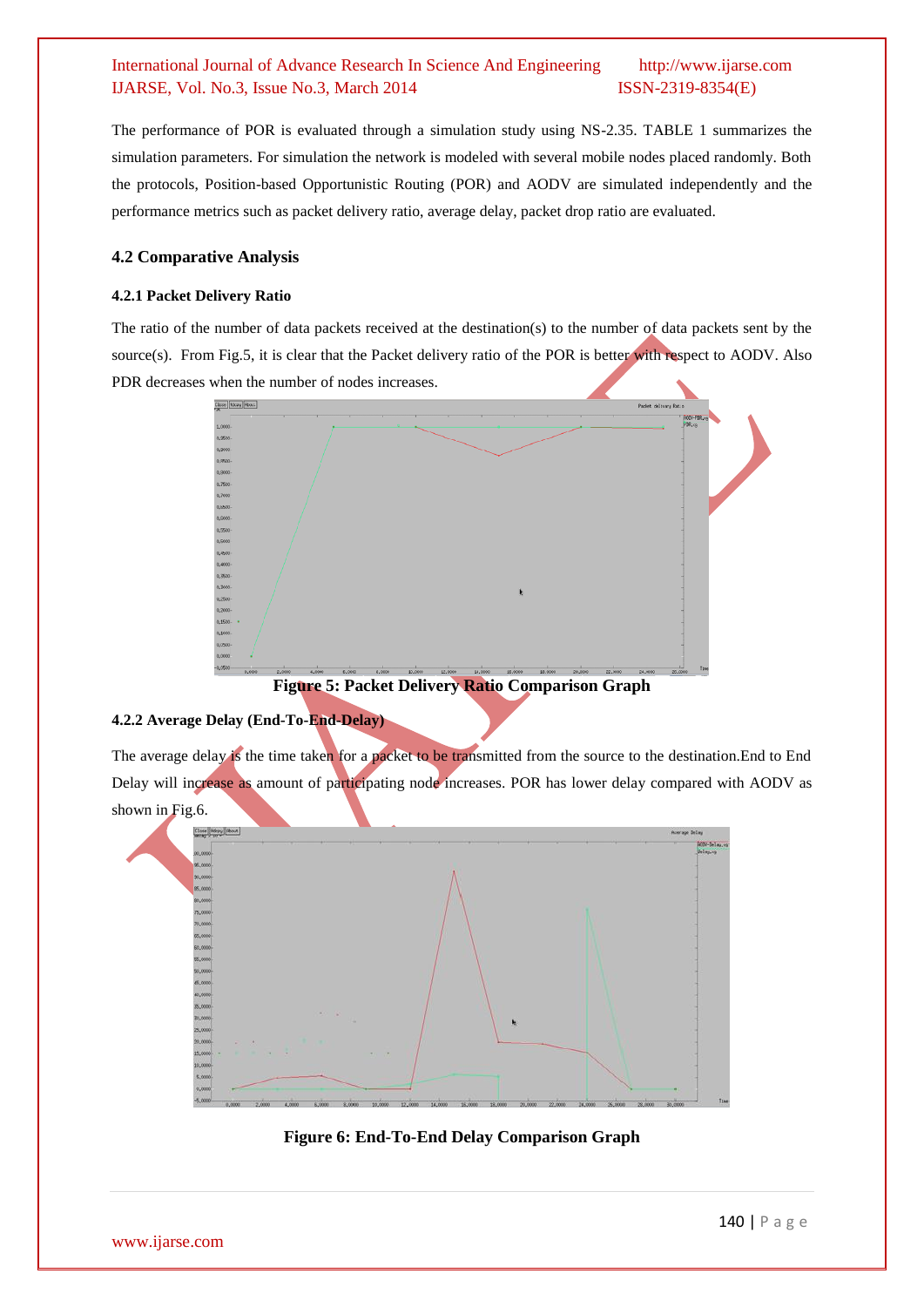#### **4.2.3 Throughput**

Throughput is the average rate of successful message delivery over a communication channel. Fig 7 shows the increase in throughput when the number of participating node increases.When the POR is compared with the AODV, it performs well in case of a communication void and the process of rerouting.





#### **V. CONCLUSION**

In this paper, the problem of reliable data delivery in highly dynamic mobile ad hoc networks is addressed. In the face of frequent link break due to node mobility, substantial data packets would either get lost, or experience long latency before restoration of connectivity. Soa Position based opportunistic routing protocol and void handling mechanism based on virtual destination, to provide efficient and reliable data delivery in MANETs is proposed. POR takes advantage of the stateless property of geographic routing and broadcast nature of wireless medium and it guarantees reliability through best forwarder selection. To ensure best forwarding of the data packets, candidate nodes are selected for each forwarder. In case the best forwarder fails, these candidate nodes take over the forwarding function according to their priorities. These nodes are selected to be nodes that lie closer to the best forwarder for better data delivery. Routing holes are also efficiently handled through an additional mechanism. Leveraging on such natural backup in-the air, broken route can be recovered in a timely manner. The QoS metrics packet delivery ratio, delay, throughput, packets drop are taken for comparison with Ad-hoc On-demand Distance Vector (AODV) protocol. NS2 is used for simulation and the results proved that POR outperforms AODV in all aspects such as improved throughput, packet delivery ratio and decreased delay and duplication of the packets.

#### **REFERENCES**

[1]Shengbo Yang, Chai Kiat Yeo, and Bu Sung Lee, (2012) "*Toward Reliable Data Delivery for Highly Dynamic Mobile Ad Hoc Networks*", IEEE Transactions On Mobile Computing, Vol. 11, No. 1.